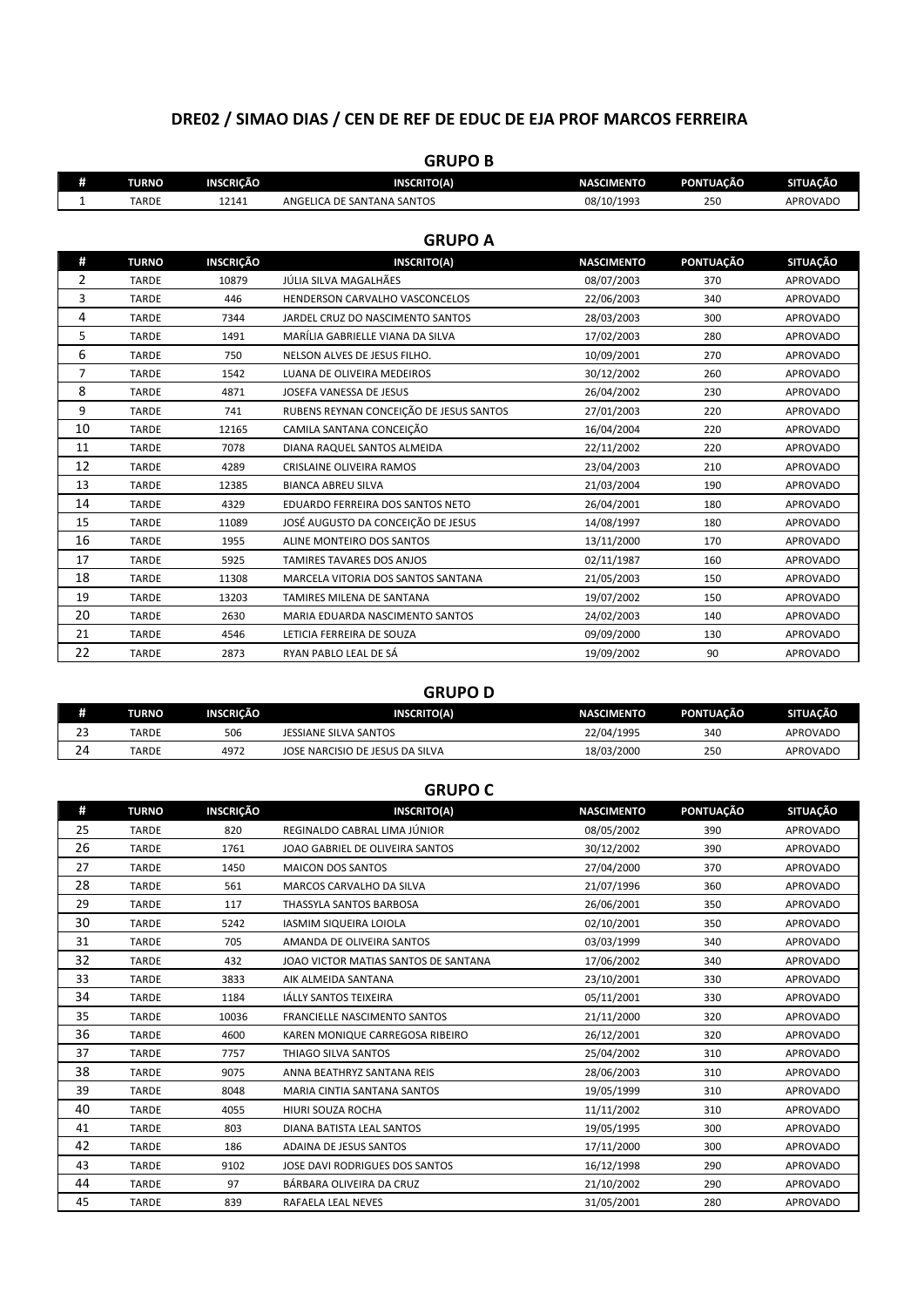| 46  | TARDE        | 3990  | MYLENA DA SILVA SANTOS                | 07/08/2002 | 280 | <b>APROVADO</b> |
|-----|--------------|-------|---------------------------------------|------------|-----|-----------------|
| 47  | <b>TARDE</b> | 7645  | ALEX PEREIRA DE SANTANA               | 26/07/2001 | 280 | <b>APROVADO</b> |
| 48  | TARDE        | 4702  | MARCELO DE JESUS SANTOS JUNIOR        | 10/03/2000 | 280 | <b>APROVADO</b> |
| 49  | TARDE        | 13575 | MARTA DIAS DOS SANTOS                 | 09/06/2000 | 280 | <b>APROVADO</b> |
| 50  | <b>TARDE</b> | 2097  | ANA KAROLLINA DOS SANTOS SILVA        | 04/06/2001 | 280 | <b>APROVADO</b> |
| 51  | <b>TARDE</b> | 2413  | ANA KAROLLINA SANTOS DAS NEVES        | 30/06/2001 | 280 | <b>APROVADO</b> |
| 52  | TARDE        | 7911  | KAREN MARIELLE DOS SANTOS SIQUEIRA    | 20/09/2002 | 270 | <b>APROVADO</b> |
| 53  | <b>TARDE</b> | 11938 | VALERIA MATOS DE SANTANA              | 05/09/2002 | 270 | <b>APROVADO</b> |
| 54  | <b>TARDE</b> | 5544  | MARIA APARECIDA DOS SANTOS            | 31/12/2000 | 270 | <b>APROVADO</b> |
| 55  | TARDE        | 4843  | CAMILA SILVA SANTOS                   | 01/09/2001 | 260 | <b>APROVADO</b> |
| 56  | TARDE        | 356   | LUCIMARCOS NASCIMENTO SOUZA           | 23/12/1998 | 260 | <b>APROVADO</b> |
| 57  | <b>TARDE</b> | 7027  | CARLA LUZIA DOS SANTOS DIAS           | 13/12/1999 | 260 | <b>APROVADO</b> |
| 58  | <b>TARDE</b> | 4784  | ALINE SANTOS DE OLIVEIRA              | 18/07/2001 | 260 | <b>APROVADO</b> |
| 59  | TARDE        | 11675 | NILMÁRIO SANTANA SOUZA                | 26/03/1998 | 250 | <b>APROVADO</b> |
| 60  | TARDE        | 123   | RODRIGO SANTOS DE ALMEIDA             | 21/11/2002 | 250 | <b>APROVADO</b> |
| 61  | <b>TARDE</b> | 1095  | JOSÉ FAGUNDES DOS SANTOS JÚNIOR       | 10/01/1991 | 250 | <b>APROVADO</b> |
| 62  | TARDE        | 14598 | JOSEFA RAYANE ALVES DE SOUZA          | 16/12/1999 | 250 | <b>APROVADO</b> |
| 63  | TARDE        | 2432  | ANA GABRIELLE CARREGOSA SANTOS        | 10/07/2001 | 250 | <b>APROVADO</b> |
| 64  | <b>TARDE</b> | 9228  | LUIZ FELIPE REIS SANTOS               | 13/05/2003 | 250 | <b>APROVADO</b> |
| 65  | TARDE        | 5292  | VITÓRIA JANINE NASCIMENTO SANTOS      | 22/01/2002 | 250 | <b>APROVADO</b> |
| 66  | TARDE        | 6403  | ESTEFANE TAVARES DE SOUZA             | 01/09/1999 | 250 | <b>APROVADO</b> |
| 67  | <b>TARDE</b> | 1445  | JULIANA MONTALVAO DE JESUS NASCIMENTO | 14/03/1989 | 250 | <b>APROVADO</b> |
| 68  | <b>TARDE</b> | 56    | JANAINA SANTOS DO NASCIMENTO          | 06/12/2001 | 250 | <b>APROVADO</b> |
| 69  | TARDE        | 243   | KAIO VICTTOR DOS SANTOS BARBOSA       | 17/08/2001 | 250 | <b>APROVADO</b> |
| 70  | <b>TARDE</b> | 7659  | CASSIANE BARRETO SANTANA              | 06/03/1999 | 240 | <b>APROVADO</b> |
| 71  | <b>TARDE</b> | 1018  | ANACLESIA DE REZENDE CARREGOSA        | 10/06/1999 | 240 | <b>APROVADO</b> |
| 72  |              |       |                                       |            | 240 |                 |
| 73  | TARDE        | 11439 | JANAINA JENIFFER SANTOS ALVES         | 09/04/2000 | 240 | <b>APROVADO</b> |
| 74  | TARDE        | 4897  | ANA LUIZA DE JESUS SANTANA            | 02/10/2002 |     | <b>APROVADO</b> |
| 75  | TARDE        | 11096 | MIRIAN DE JESUS SANTOS                | 31/08/2001 | 240 | <b>APROVADO</b> |
| 76  | TARDE        | 595   | SABRINNA MILLERY OLIVEIRA SANTOS      | 02/10/2001 | 240 | <b>APROVADO</b> |
| 77  | TARDE        | 2307  | ERICA SANTIAGO BISPO                  | 05/05/1995 | 240 | <b>APROVADO</b> |
| 78  | TARDE        | 7608  | VITÓRIA RAIANE FRAGA SANTANA          | 04/06/2002 | 240 | <b>APROVADO</b> |
| 79  | TARDE        | 10798 | MARIA EMILIA CONCEICAO REIS           | 03/03/2002 | 240 | <b>APROVADO</b> |
| 80  | TARDE        | 2124  | CAMILA DE SOUZA SANTANA               | 09/06/2000 | 240 | <b>APROVADO</b> |
|     | TARDE        | 4581  | VITORYA RITA DE JESUS                 | 13/01/2002 | 240 | <b>APROVADO</b> |
| 81  | TARDE        | 1061  | CLARA DE CARVALHO DÉDA                | 22/10/2000 | 230 | <b>APROVADO</b> |
| 82  | TARDE        | 13561 | MIKAEL DE JESUS SANTOS                | 15/02/2000 | 230 | <b>APROVADO</b> |
| 83  | TARDE        | 9812  | EVANILZA DE FRAGA MENEZES             | 22/05/1996 | 230 | <b>APROVADO</b> |
| 84  | <b>TARDE</b> | 9992  | MARIA EDUARDA SANTANA DE MATOS        | 28/03/2000 | 230 | <b>APROVADO</b> |
| 85  | <b>TARDE</b> | 3470  | <b>GISLAINE DE JESUS REIS</b>         | 11/12/1999 | 230 | <b>APROVADO</b> |
| 86  | <b>TARDE</b> | 141   | CARLOS ROBERTO BARBOSA DOS SANTOS     | 14/04/2001 | 230 | <b>APROVADO</b> |
| 87  | <b>TARDE</b> | 9165  | CINTHIA REGINA DE JESUS SANTOS        | 18/06/2001 | 230 | <b>APROVADO</b> |
| 88  | <b>TARDE</b> | 8570  | JESUS SANTANA VIEIRA                  | 07/11/1995 | 230 | <b>APROVADO</b> |
| 89  | <b>TARDE</b> | 6985  | MARTA SANTOS ANJOS DO NASCIMENTO      | 28/11/2000 | 220 | <b>APROVADO</b> |
| 90  | <b>TARDE</b> | 1236  | VITORIA CELESTINO DOS SANTOS          | 05/06/2000 | 220 | <b>APROVADO</b> |
| 91  | <b>TARDE</b> | 7033  | JOSE ROBERTO SILVA DOS SANTOS         | 10/11/2000 | 220 | <b>APROVADO</b> |
| 92  | <b>TARDE</b> | 10214 | VICTOR MATHEUS DA SILVA BORGES        | 13/07/1997 | 220 | <b>APROVADO</b> |
| 93  | <b>TARDE</b> | 12360 | CICILIA LAIS MATOS SANTOS             | 15/03/2002 | 220 | <b>APROVADO</b> |
| 94  | <b>TARDE</b> | 8976  | JEORGE NASCIMENTO MENDONÇA            | 22/03/2000 | 220 | <b>APROVADO</b> |
| 95  | <b>TARDE</b> | 8300  | MARIA BRENDA LIMA ANDRADE             | 09/07/2002 | 220 | <b>APROVADO</b> |
| 96  | <b>TARDE</b> | 3138  | VITORIA NATALLY SANTANA SANTOS        | 11/01/2002 | 220 | <b>APROVADO</b> |
| 97  | <b>TARDE</b> | 3116  | RAIANE SOUZA BATISTA DOS SANTOS       | 21/01/2002 | 220 | <b>APROVADO</b> |
| 98  | <b>TARDE</b> | 10557 | DOUGLAS ANDRADE MENEZES               | 13/03/2003 | 220 | <b>APROVADO</b> |
| 99  | <b>TARDE</b> | 465   | WELLINGTON SOUZA DOS SANTOS           | 14/05/2000 | 220 | <b>APROVADO</b> |
| 100 | <b>TARDE</b> | 2459  | ANADIANE OLIVEIRA BATISTA             | 01/12/2001 | 210 | <b>APROVADO</b> |
| 101 | <b>TARDE</b> | 4326  | VITORIA SANTOS VALADARES DE ANDRADE   | 28/09/2000 | 210 | <b>APROVADO</b> |
| 102 | <b>TARDE</b> | 6690  | FILIPE SANTOS ALMEIDA                 | 26/09/2002 | 210 | <b>APROVADO</b> |
| 103 | <b>TARDE</b> | 7299  | MAIK SWELL ATENOR NASCIMENTO TELES    | 22/03/2001 | 210 | <b>APROVADO</b> |
| 104 | <b>TARDE</b> | 2587  | THAYNARA SILVEIRA DE JESUS            | 14/08/2000 | 210 | <b>APROVADO</b> |
| 105 | <b>TARDE</b> | 7565  | SAMYLA RAIANE CONCEIÇÃO CARVALHO      | 08/06/2002 | 210 | <b>APROVADO</b> |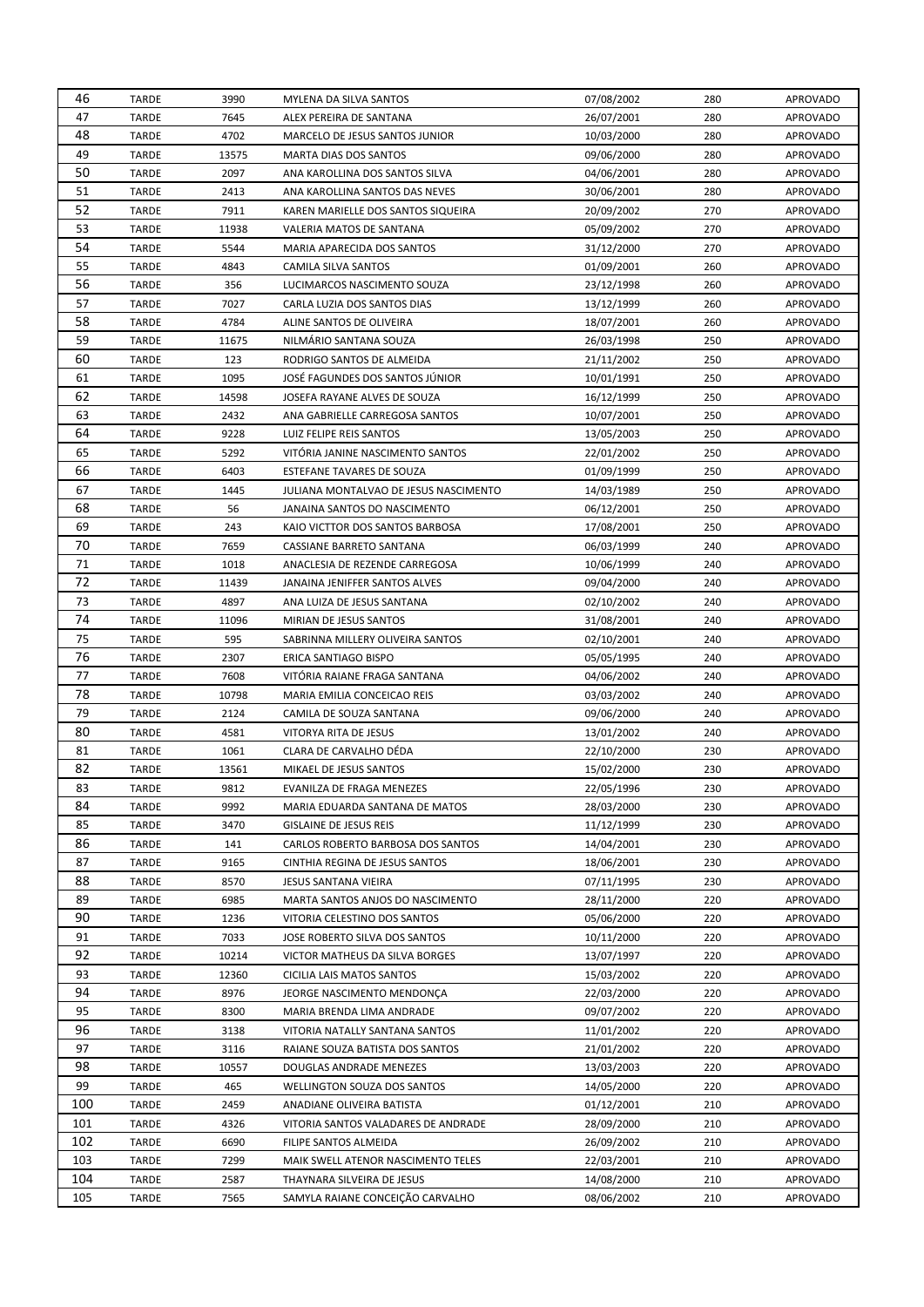| 106 | TARDE        | 7982  | MANOELA DO NASCIMENTO ALVES               | 10/06/2002               | 210 | <b>APROVADO</b>  |
|-----|--------------|-------|-------------------------------------------|--------------------------|-----|------------------|
| 107 | <b>TARDE</b> | 4229  | JOSE CLAUDIO DE ANDRADE ALMEIDA JUNIOR    | 30/04/2000               | 210 | <b>APROVADO</b>  |
| 108 | TARDE        | 6966  | JOSEFA AMANDA RABELO DOS SANTOS SANTANA   | 19/03/2001               | 200 | <b>APROVADO</b>  |
| 109 | TARDE        | 2384  | MARIA VANESSA MARQUES DOS SANTOS OLIVEIRA | 07/04/2001               | 200 | <b>APROVADO</b>  |
| 110 | <b>TARDE</b> | 8600  | JOSE MATHEUS DE SANTANA SANTOS            | 25/01/2000               | 200 | <b>APROVADO</b>  |
| 111 | <b>TARDE</b> | 6957  | RAFAEL ALMEIDA DE SOUZA                   | 09/04/2002               | 200 | <b>APROVADO</b>  |
| 112 | TARDE        | 7233  | RAFAELLA LEAL DE SOUZA                    | 27/04/1993               | 200 | <b>APROVADO</b>  |
| 113 | TARDE        | 4063  | VANUZA BATISTA DE JESUS                   | 09/10/1993               | 200 | <b>APROVADO</b>  |
| 114 | <b>TARDE</b> | 5423  | JAMILLE RAYANE SANTOS                     | 12/05/2001               | 200 | <b>APROVADO</b>  |
| 115 | <b>TARDE</b> | 5308  | ANA MARIA DE JESUS CORREIA                | 27/07/2001               | 200 | <b>APROVADO</b>  |
| 116 | TARDE        | 60    | MAYARA SANTOS DA FONSECA                  | 16/02/2002               | 200 | <b>APROVADO</b>  |
| 117 | TARDE        | 7684  | WILLIAN KAIK SILVA DE MENEZES             | 15/11/2002               | 200 | <b>APROVADO</b>  |
| 118 | <b>TARDE</b> | 5462  | VANESA SANTANA DOS SANTOS                 | 05/11/2001               | 200 | <b>APROVADO</b>  |
| 119 | <b>TARDE</b> | 4183  | BRUNIELLY SANTANA DE SOUZA                | 27/06/2002               | 200 | <b>APROVADO</b>  |
| 120 | TARDE        | 631   | KERILLAINE ROCHA DE JESUS                 | 16/03/2002               | 200 | <b>APROVADO</b>  |
| 121 | <b>TARDE</b> | 6481  | MARIA KAMILLA OLIVEIRA BEZERRA            | 12/07/2001               | 200 | <b>APROVADO</b>  |
| 122 | <b>TARDE</b> | 8925  | ADELIA DA CRUZ BATISTA                    | 15/12/2002               | 200 | <b>APROVADO</b>  |
| 123 | TARDE        | 5155  | LARISSA SANTOS CONCEIÇÃO                  | 05/11/2000               | 190 | <b>APROVADO</b>  |
| 124 | TARDE        | 3744  | MARIA VITÓRIA RABELO CONCEIÇÃO            | 26/04/2002               | 190 | <b>APROVADO</b>  |
| 125 | TARDE        | 66    | MARLON DOUGLAS SALES DOS SANTOS           |                          | 190 | <b>APROVADO</b>  |
| 126 |              |       | <b>EUDILENE SANTOS BARRETO</b>            | 29/01/1998<br>20/06/1999 |     |                  |
|     | <b>TARDE</b> | 2150  | SOWANY MAYARA SALES SANTOS                |                          | 190 | <b>APROVADO</b>  |
| 127 | TARDE        | 11130 |                                           | 11/08/1999               | 190 | <b>APROVADO</b>  |
| 128 | TARDE        | 8625  | THALIA DOS SANTOS CORREIA                 | 05/12/2001               | 190 | <b>APROVADO</b>  |
| 129 | TARDE        | 12807 | RENATA SANTOS DOREA                       | 03/03/2002               | 190 | <b>APROVADO</b>  |
| 130 | TARDE        | 164   | WALISSON NASCIMENTO DOS SANTOS            | 16/06/2000               | 190 | <b>APROVADO</b>  |
| 131 | TARDE        | 11326 | MARIA DE FATIMA SANTANA SILVA             | 05/03/2001               | 190 | <b>APROVADO</b>  |
| 132 | TARDE        | 3667  | <b>GABRIEL BERALDO SANTOS</b>             | 23/08/1999               | 190 | <b>APROVADO</b>  |
| 133 | TARDE        | 1173  | GLEICE DAIANE SANTOS DA SILVA             | 18/02/2002               | 190 | <b>APROVADO</b>  |
| 134 | TARDE        | 5120  | CARLOS HENRIQUE DE OLIVEIRA SOUZA         | 30/03/2000               | 190 | <b>APROVADO</b>  |
| 135 | TARDE        | 2112  | RENAN DOS SANTOS FARIAS                   | 20/02/2002               | 190 | <b>APROVADO</b>  |
| 136 | TARDE        | 8033  | ISAAC ANJOS DO NASCIMENTO                 | 30/11/1999               | 190 | <b>APROVADO</b>  |
| 137 | TARDE        | 4690  | AUDENIR NUNES DA MOTA                     | 12/06/1982               | 180 | <b>APROVADO</b>  |
| 138 | TARDE        | 4067  | DANIELA BATISTA DE JESUS                  | 14/10/1997               | 180 | <b>APROVADO</b>  |
| 139 | TARDE        | 4734  | MATHEUS ANDRADE MENEZES                   | 09/08/1999               | 180 | <b>APROVADO</b>  |
| 140 | TARDE        | 2285  | MARIA APARECIDA RODRIGUES DOS SANTOS      | 12/10/1999               | 180 | <b>APROVADO</b>  |
| 141 | TARDE        | 9420  | KACIELLEN MOTA SOUSA                      | 21/12/1999               | 180 | <b>APROVADO</b>  |
| 142 | TARDE        | 1075  | MARIANNA BARBOSA DE SOUZA                 | 01/07/2001               | 180 | <b>APROVADO</b>  |
| 143 | TARDE        | 9448  | JOSEFA MIKAELLE DOS SANTOS CORREIA        | 16/03/2001               | 180 | <b>APROVADO</b>  |
| 144 | <b>TARDE</b> | 8396  | LUIZ FERNANDO SANTOS COSTA                | 11/12/1997               | 180 | <b>APROVADO</b>  |
| 145 | <b>TARDE</b> | 2614  | BRENDA SIMOES CARDOSO                     | 07/02/1998               | 180 | <b>APROVADO</b>  |
| 146 | <b>TARDE</b> | 475   | NEIRIANA SANTOS MARTINS                   | 08/02/2000               | 180 | <b>APROVADO</b>  |
| 147 | <b>TARDE</b> | 6773  | MATHEUS ALMEIDA MAROTO                    | 10/12/1994               | 180 | <b>APROVADO</b>  |
| 148 | <b>TARDE</b> | 2470  | DANIELA DE SOUZA CRUZ                     | 12/06/1994               | 180 | <b>APROVADO</b>  |
| 149 | <b>TARDE</b> | 9985  | GABRIELA LEAL CRUZ COSTA                  | 27/02/2003               | 180 | <b>APROVADO</b>  |
| 150 | <b>TARDE</b> | 3689  | VITÓRIA SOUZA SANTOS                      | 20/06/2002               | 180 | <b>APROVADO</b>  |
| 151 | <b>TARDE</b> | 6768  | BÁRBARA HELLEN DOS SANTOS SILVA           | 21/06/2001               | 180 | <b>EXCEDENTE</b> |
| 152 | <b>TARDE</b> | 221   | JANAINA SILVA SANTANA                     | 29/01/2000               | 180 | <b>EXCEDENTE</b> |
| 153 | <b>TARDE</b> | 2071  | <b>GIOVANNA ALVES DOS SANTOS</b>          | 23/08/2001               | 170 | <b>EXCEDENTE</b> |
| 154 | <b>TARDE</b> | 2550  | <b>GILBERTO BISPO DOS SANTOS</b>          | 22/12/1998               | 170 | <b>EXCEDENTE</b> |
| 155 | <b>TARDE</b> | 1909  | <b>IDAMIRIS CORREIA SANTOS</b>            | 15/11/2000               | 170 | <b>EXCEDENTE</b> |
| 156 | <b>TARDE</b> | 6677  | <b>IRAILDES SANTANA SILVA</b>             | 04/07/2001               | 170 | <b>EXCEDENTE</b> |
| 157 | <b>TARDE</b> | 11981 | RAIMUNDA REIS DOS SANTOS                  | 18/11/1981               | 170 | <b>EXCEDENTE</b> |
| 158 | <b>TARDE</b> | 11218 | DAIANE SANTIAGO SOUSA                     | 01/05/1994               | 170 | <b>EXCEDENTE</b> |
| 159 | <b>TARDE</b> | 7506  | LETICIA FARIAS DE OLIVEIRA                | 07/04/2002               | 170 | <b>EXCEDENTE</b> |
| 160 | <b>TARDE</b> | 7625  | ANDRESA CASTRO SANTANA                    | 27/06/2000               | 170 | <b>EXCEDENTE</b> |
| 161 | <b>TARDE</b> | 1309  | <b>BRUNA DOS SANTOS</b>                   | 19/10/2002               | 160 | <b>EXCEDENTE</b> |
| 162 | <b>TARDE</b> | 2160  | ELIAS CARVALHO DE SANTANA                 | 26/10/1997               | 160 | <b>EXCEDENTE</b> |
| 163 | <b>TARDE</b> | 4036  | ELIEIDE DOS SANTOS DA CONCEIÇÃO           | 09/08/1987               | 160 | <b>EXCEDENTE</b> |
| 164 | <b>TARDE</b> | 2107  | JOAO CARLOS ARAUJO ANDRADE                | 20/06/2000               | 160 | <b>EXCEDENTE</b> |
| 165 | <b>TARDE</b> | 9109  | ANGELO DO NASCIMENTO CORREIA              | 09/04/2001               | 160 | <b>EXCEDENTE</b> |